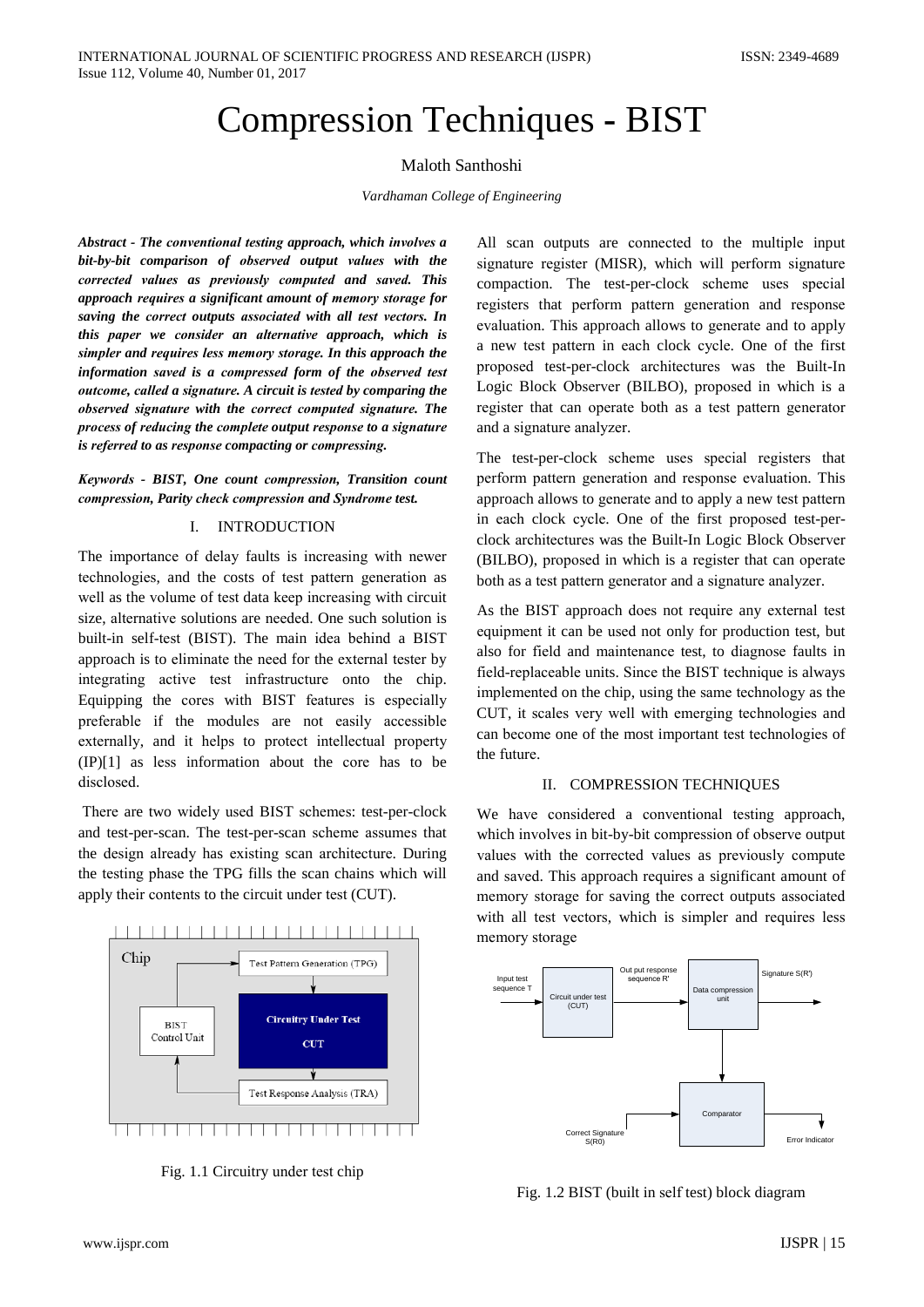The approach the information saved is a compressed the observed test outcomes, called a signature. A circuit is tested by comparing the observed signature with the correct computed signature. The process of reducing the complete output response to a signature is referred to as response compacting or compression.

- Bit-by-bit comparison is inefficient
- Compress information into "signature".

# III. ONE-COUNT COMPRESSION

- C: single-output circuit
- **R:** output response  $R = r_1 r_2 ... r_m$  $\bullet$



Fig. 3 One count compression by using NAND gate

The number of 1's in the response stream is calculated and compared to the number of 1's in the fault –free responses. [3] Consider the circuit shown above. If we have a test of length L and the fault-free count is m, the possibility of aliasing is  $[C(L,m)-1]$  patterns out of a total number of possible strings of length L, (2L-1) response compacting or compressing.

## IV. TRANSITION-COUNT COMPRESSION

The Transition Count signature is the number of 0-1 and 1-0 transitions in the output response sequence R. Let the response of C to a test sequence be  $R = r1$ , r2,.., rm. In transition counting the signature  $TC(R)$  is count number of transitions from  $0$  to  $1$  and  $1$  to  $0$  in a string N bits with i transitions: N-1 boundaries total number of sequences with same TC.



- Does not guarantee the detection of single-bit errors
- Prob. (single-bit error masked)  $=\frac{m-2}{2m}$ <br>Prob. (masking error)
- Prob. (masking error)  $\rightarrow$   $(\pi m)^{-\frac{1}{2}}$

Fig. 4 Tarnsitation count by using gate and flip-flop

# V. PARITY-CHECK COMPRESSION

Add parity bit detects all single-bit errors, detects all multiple errors with odd parity masking probability =  $1/2$ 

.Multiple parity bits for error detection and correction coding theory:[4] large body of works, especially in communication systems.



Fig. 5 Parity check compression using D-flip-flop

This is the simplest of all techniques but also the most loss, The parity of responses to the test patterns is calculated as

$$
P = \sum_{i=1}^{i=L} r_i
$$

where L is the length of the test and  $ri$  is the response for the *i*th test pattern, The response of the circuit under test (CUT) to pattern  $i$  and the partial product  $Pi - I$ .



- Detect all single bit errors.
- All errors consisting of odd number of bit errors are detected.
- All errors consisting of even number of bit errors are masked.
- Probability error masked =  $\overline{2}$

# VI. SYNDROME TESTING

syndrome The of a Boolean function is  $S(f) = \frac{k(f)}{2^n}$ , where K is the number of 1s (minterms)  $F$  in and is the number of independent input variables  $\mathbf{A}$ typical syndrome testing set-up  $0 \leq S(f) \leq 1$  . A circuit is syndrome testable iff fault  $S(f) \neq S(f_\alpha)$ 

Syndromes of logic gates:

| Gate | AND | מו |  |
|------|-----|----|--|
|      |     |    |  |

Table. 1 syndromes of logic gates



Fig.6 Syndrome circute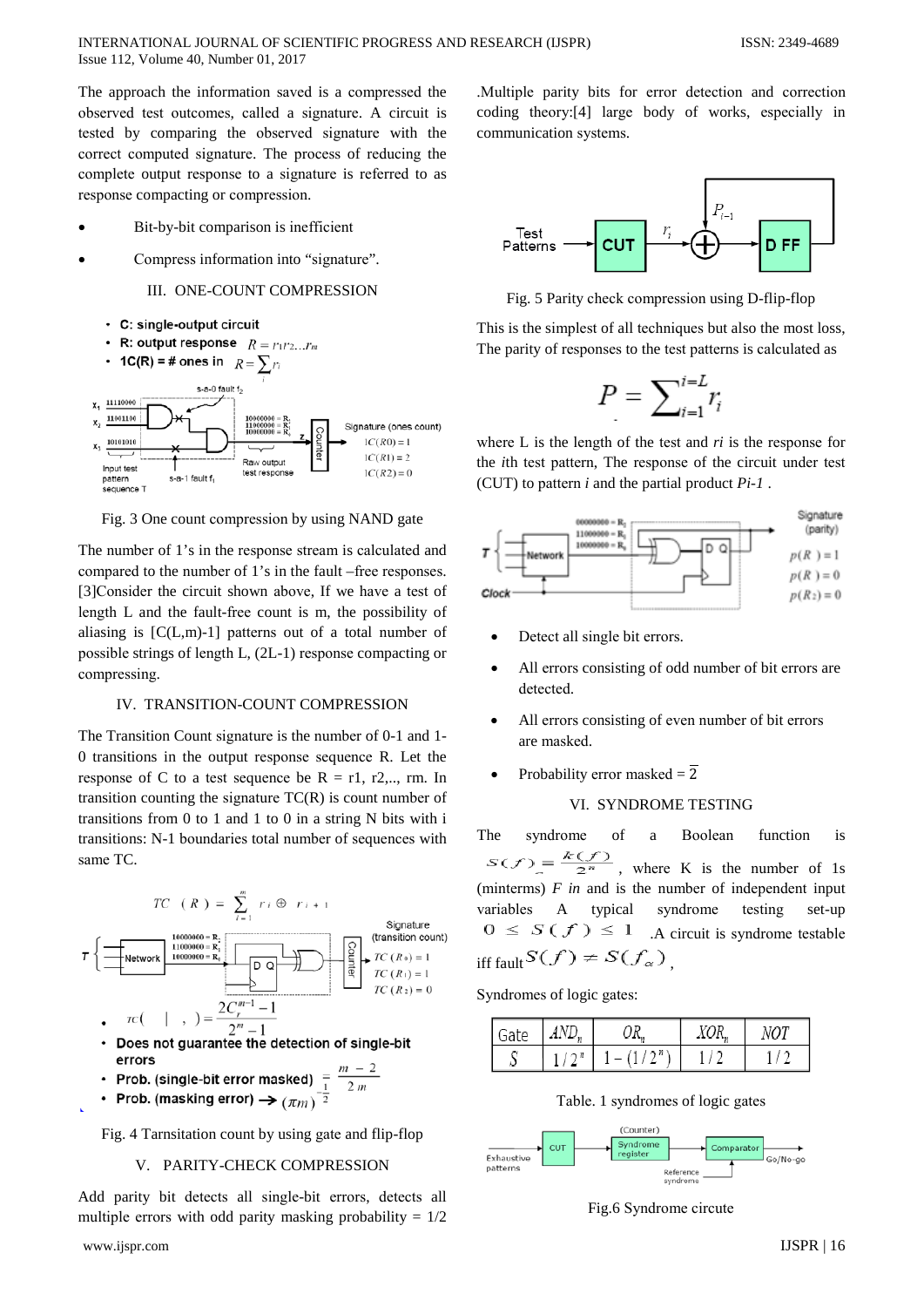## Example

Calculate the syndrome of the following circuit



 $S1 = 1-1/4 = 3/4$ 

 $S2 = 1-1/4 = 3/4$ 

$$
S3=1/8
$$

$$
S4 = 1 - S2 - S3 + S2S3 = 7/32
$$

 $S = S1S4 = 21/128$ 

Consider the function  $F = XZ + YZ'$ . The circuit is syndrome untestable If the circuit has a fault, then the corresponding syndrome of the faulty circuit is Thus the circuit is syndrome untestable .A realization  $C$  of a function  $f$  is said to be syndrome-testable if no single stuck-at fault causes the circuit to have the same syndrome as the fault-free circuit. Syndrome is a property of function, not of implementation

# **VIL SIGNATURE ANALYSIS**

Signature analysis is a compression technique based on the concept of cyclic redundancy checking (CRC) and realized in hardware using linear feedback shift registers (LFSR).

A function  $f(x_1, x_2, \ldots, x_n)$  is said to be linear if it can be expressed in the form of 2n+1 linear functions of n variables.

Linear operations: modulo addition, module scalar multiplication, & delay Nonlinear operations: AND, OR, NAND, NOR, etc

 $f = a_0 \oplus a_1 x_1 \oplus a_2 x_2 \oplus \cdots \oplus a_n x_n$ where  $a_i \in \{0,1\} \forall i = 0,1,\dots, n$ 

A linear feedback shift register is a shift register with feedback paths which consist only of unit delays and XOR operators. Let M=fault-free circuit response, B=faulty circuit response, and E=error syndrome (Hamming), where E=MOB thus M=BOE and B=MOE We need a circuit to take B as input and compact it but still be able to tell if M!=B LFSR is considered as a popular approach for test response compaction.



Fig.7.1 Signature analysis is a compression technique based on the concept of cyclic redundancy checking  $(CRC)$ 

Select  $P(x)$  depending on desired fault detection characteristics, primitive polynomial for maximal length, Design LFSR, usually select type 2 to accept external input sequence  $G(x)$  via EXOR  $,G(x) = Q(x)P^*(x) + R(x)$ . Signature =  $R(x)$ .



Fig 7.2 linear feedback shift registers (LFSR)

Compression techniques are widely used because their use in self-testing techniques.

All Boolean functions[5] can be implemented by a circuit that is syndrome testable

Signature analysis is the most popular test data compression technique due to low error masking probability

#### VIII. **CONCLUSION**

Compression techniques are widely used since they are easy to implement, can be used for field test and selftesting, and can provide high fault coverage, though the correlation between error coverage and fault coverage is hard to predict. BIST is such a test procedure which facilitates testing of circuits before every time they start their operations. In this module we have discussed most of the important components of BIST. A fundamental component in built-in self test. BIST of a system requires techniques for Data Compression, Test Pattern Generation, and Linear Feedback Shift Registers are good for doing both Important concerns Masking Probability, Fault coverage, Overhead Data Compression and Test Generation Functions can be combined in one register.

## **REFERENCES**

- [1] Miron Abramovici, Melvin A. Breur, Arthu D. Friedman (1994), Digital Systems Testing and Testable Design, John Wiley & sons., New Delhi.
- [2] C.Y.Liu and K.K.Saluja, "Built -In Self-Test Techniques for Programmable logic Arrays," in VLSI Fault Modeling and